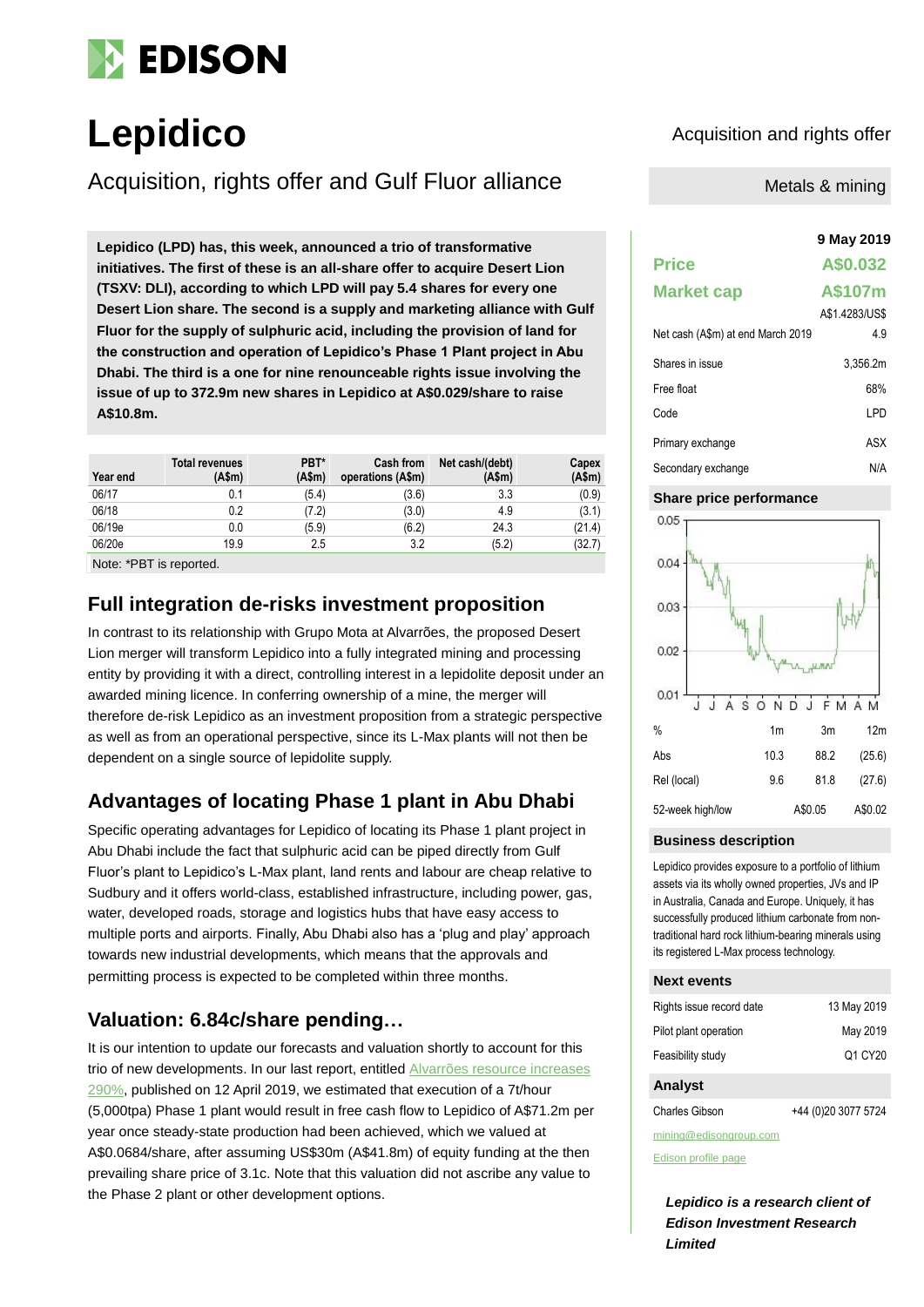

## **Three transformative announcements**

Lepidico has, this week, announced three transformative initiatives to develop its business:

- An all-share offer for Desert Lion (TSXV: DLI), whereby LPD will pay 5.4 shares for every one (1) Desert Lion share, representing a 38% premium based on the closing prices of Lepidico and Desert Lion shares on 3 May or a 39% premium based on the 10 trading day volume weighted average price of the share, and valuing the latter at A\$20.3m (C\$19.2m, US\$14.2m) at the time of writing.
- ◼ A supply and marketing alliance with Gulf Fluor for the supply of sulphuric acid, including the provision of land for the construction and operation of Lepidico's Phase 1 Plant project in Abu Dhabi.
- A one for nine renounceable rights issue involving the issue of up to 372.9m new shares at A\$0.029/share and 186.5m new listed options (exercisable at a price of A\$0.05/share in three years' time) in Lepidico to raise A\$10.8m. Investors should note that Edison calculates a Black Scholes valuation for the options (using Lepidico's annual historical share price volatility) of 1.4c apiece, ie equivalent to a value of 0.7c per share (there being half a new option issued per new share).

### **Proposed Desert Lion acquisition**

### **Background**

Desert Lion Energy is an emerging lithium development company and early-stage producer focused on building Namibia's first large-scale lithium mine. Its lithium projects are located in Namibia approximately 210km west of Windhoek, 240km east of the deep-water port of Walvis Bay and 25km south of the mining town of Karibib, which provides the project with a reliable source of skilled and semi-skilled labour and logistical support. The company's historical Rubicon and Helikon lithium mines are located within a  $301 \text{km}^2$  prospective land package and have been variously operated for the ceramics, glass and battery industries since the 1960s. The project site is accessible year-round by road and has access to power, water, rail, port, airport and communication infrastructure.

A summary of the company's resources (currently defined to NI 43-101, but not JORC 2012, standards) at its historic Rubicon and Helikon deposits is as follows: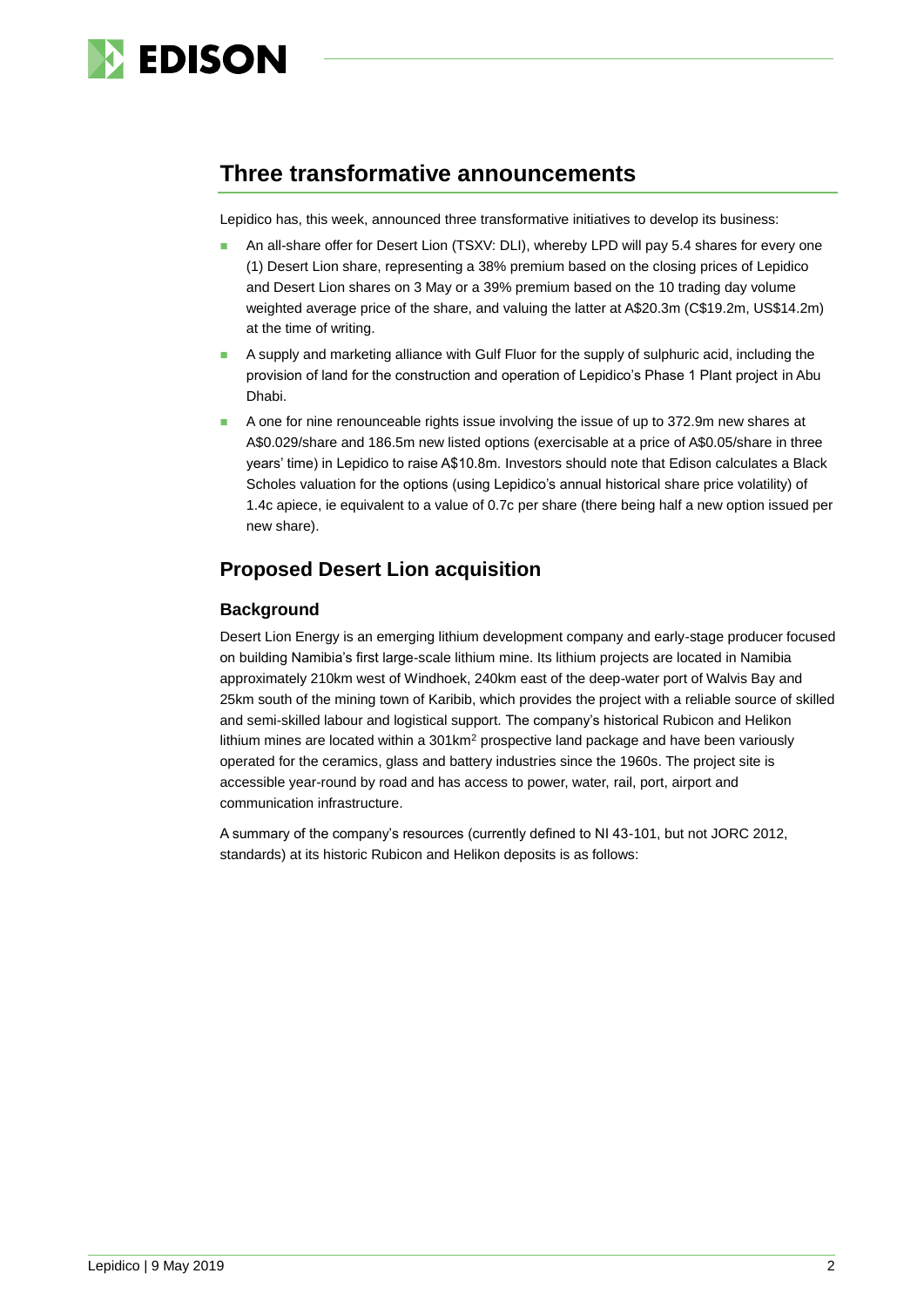

| <b>Deposit</b>       | Category  | Cut off<br>(% Li <sub>2</sub> O) | Tonnage<br>(kt) | Grade<br>(% Li <sub>2</sub> O) | <b>Contained</b><br>Li <sub>2</sub> O(t) | <b>Contained lithium</b><br>carbonate equivalent (t) |
|----------------------|-----------|----------------------------------|-----------------|--------------------------------|------------------------------------------|------------------------------------------------------|
| Rubicon Main         | Measured  | 0.2                              | 0.0             | 0.00                           | 0                                        | 0                                                    |
|                      | Indicated | 0.2                              | 3,006.9         | 0.63                           | 18,943                                   | 46,843                                               |
|                      | Inferred  | 0.2                              | 1,600.9         | 0.58                           | 9,285                                    | 22,960                                               |
|                      | Total     | 0.2                              | 4.607.8         | 0.61                           | 28,229                                   | 69,804                                               |
| Helikon 1            | Inferred  | 0.2                              | 2,030.0         | 0.62                           | 12,586                                   | 31,123                                               |
| Helikon 2            | Inferred  | 0.2                              | 215.6           | 0.56                           | 1,207                                    | 2,986                                                |
| Helikon 3            | Inferred  | 0.2                              | 294.7           | 0.48                           | 1,415                                    | 3,498                                                |
| Helikon 4            | Inferred  | 0.2                              | 1,510.1         | 0.38                           | 5,738                                    | 14,190                                               |
| Helikon 5            | Inferred  | 0.2                              | 179.2           | 0.31                           | 556                                      | 1,374                                                |
| Total                | Inferred  | 0.2                              | 4,229.6         | 0.51                           | 21,502                                   | 53,170                                               |
| Grand total          | Measured  | 0.2                              | 0.0             | 0.00                           | 0                                        | 0                                                    |
|                      | Indicated | 0.2                              | 3,006.9         | 0.63                           | 18,943                                   | 46,843                                               |
|                      | Inferred  | 0.2                              | 5.830.5         | 0.85                           | 49,731                                   | 122,974                                              |
|                      | Total     | 0.2                              | 8,837.4         | 0.78                           | 68,674                                   | 169,817                                              |
| Desert Lion interest | 80%       |                                  | 7,069.9         | 0.78                           | 54,939                                   | 135,854                                              |

#### **Exhibit 1: Desert Lion mineral resource estimate**

Source: Lepidico, Desert Lion, Edison Investment Research. Note: NI 43-101 compliant.

The mineral resource estimate described in Exhibit 1 was prepared by independent consultants The MSA Group (Pty) Ltd of South Africa, and was estimated in accordance with Canadian NI 43-101 requirements and reported to the TSX-V on 12 October 2018. Drilling at Rubicon in support of the mineral resource estimate comprised 142 diamond and RC holes on a general 50m x 50m grid, totalling over 10,000m, including 35 channel samples. At Helikon 1, diamond and RC holes were drilled on a staggered 40m x 20m grid, with 50 holes drilled over a total of 3,760m, including 36 channel samples. At Helikons 2–5, a total of 71 diamond drill holes were completed, totalling 7,700m and including 28 channel samples taken at Helikon 2, 3 and 4. In addition to the hard rock deposits, a mineral resource of 69.4kt at a grade of 0.95% Li2O was reported for the Rubicon slimes in the indicated (89.6% of the total by tonnage) and inferred (10.4%) categories. Lepidico is of the opinion that there is sufficient information to undertake a JORC Code 2012 compliant mineral resource estimate. Nevertheless, as a matter of priority, it is Lepidico's intention, once the merger is completed, to undertake a programme of drilling to further increase the density and confidence of the data to a level to enable classification of a JORC Code 2012 compliant resource in the measured and/or indicated categories in order to facilitate a subsequent ore reserve estimate.

Lithium mineralisation at Rubicon and Helikon is contained within highly fractionated and wellzoned LCT-type pegmatites in the Karibib Pegmatite Belt. The main lithium minerals present are (predominantly) lepidolite with petalite and (minor) amblygonite. While Desert Lion's original business plan was predicated on using conventional roasting technology, as part of its due diligence process, Lepidico conducted metallurgical test-work with its technology partner, Strategic Metallurgy, that showed the lepidolite mineralisation at Rubicon and Helikon to be amenable to concentration and conversion to battery-grade lithium carbonate using Lepidico's proprietary L-Max® hydrometallurgical process technology. In the case of the sample in question, test-work demonstrated 94% lithium extraction from concentrate and production of lithium carbonate with 99.8% purity.

On 1 November 2018, Desert Lion published the results of a preliminary economic assessment (PEA) on its Namibian Lithium project. For an initial capital expenditure of US\$275m, it calculated that the project had a pre-tax NPV $_8$  of US\$144m and a pre-tax internal rate of return of 29% at a lithium carbonate price of US\$13,000/t.

Finally, Desert Lion also has a non-binding offtake agreement for lithium hydroxide with German multi-national BASF.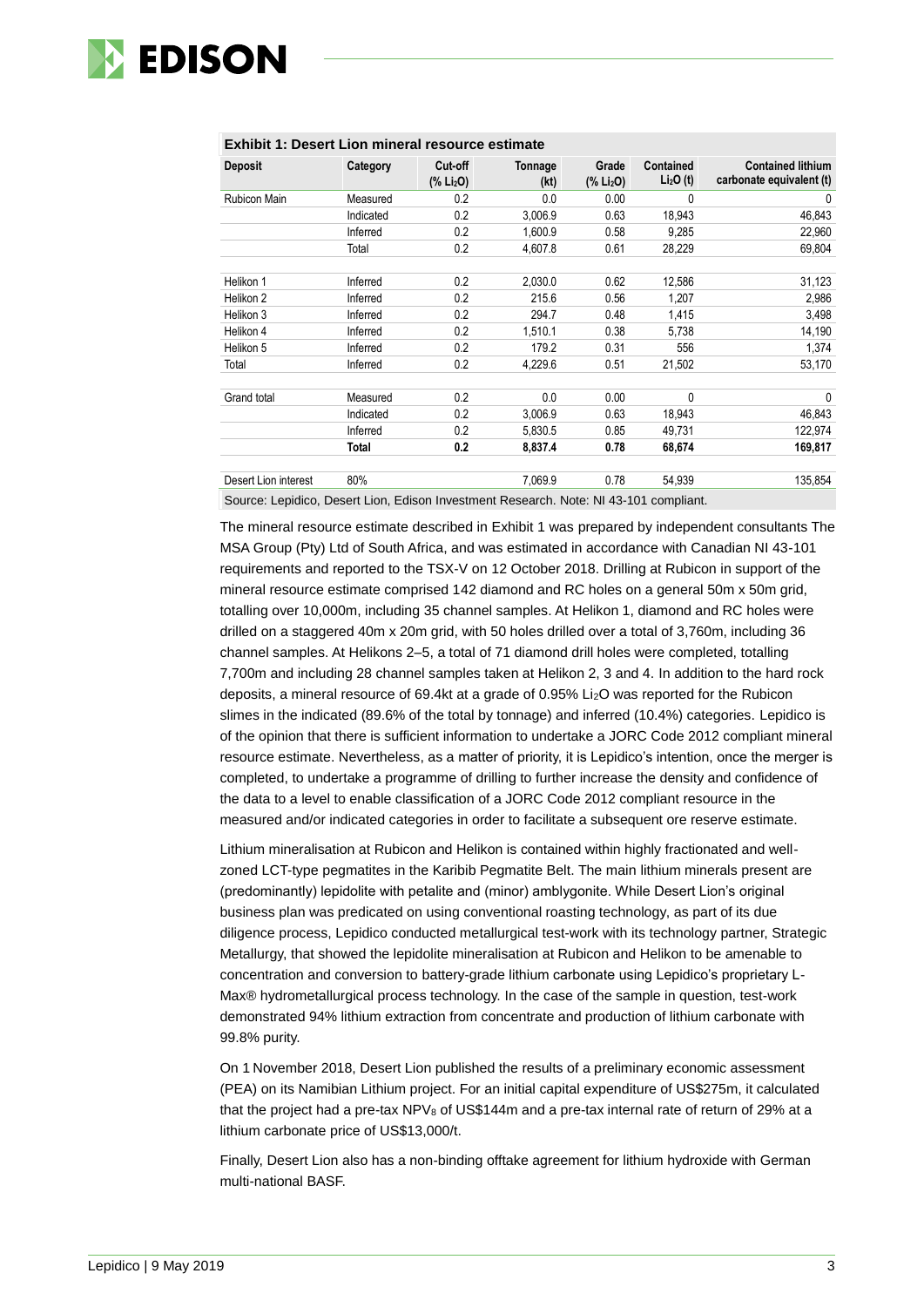

#### **Strategic rationale**

Under the terms of its agreement with Grupo Mota at Alvarrões (announced on 9 March 2017), Lepidico undertook expenditure of at least €250,000 over an 18-month exclusive period with the goal of defining a JORC-compliant mineral resource of >1Mt at a grade of 1.5% Li2O (which it achieved in December 2017). In return, Lepidico has an exclusive, pre-emptive right for three years in which to effect a commercial relationship with Grupo Mota regarding the supply of ore/concentrate from Alvarrões to Lepidico and/or the right for Lepidico to develop and operate a lithium mica mining and concentration project there. By contrast, the Desert Lion merger will create a fully integrated mining and processing entity by providing Lepidico with a direct, controlling interest in a lepidolite deposit under an awarded mining licence. In conferring ownership of a mine, the merger will therefore de-risk Lepidico as an investment proposition from a strategic perspective. It will also de-risk it from an operational perspective, since its L-Max plants will not then be required to be dependent on a single source of lepidolite supply.

While either deposit (Alvarrões or Rubicon/Helikon) could support Lepidico's Phase 1 plant for c 14 years, both hold out the possibility of doubling the project life from c 14 years to 25–30 years and/or simultaneously expanding it. While the costs of mining mica in Namibia may be expected to be lower than the equivalent costs in Portugal, the potential to blend ore from two different sources together also creates the possibility of lowering operating costs at the process plant as well.

In addition, while its historical Rubicon and Helikon mines are located within a 301km<sup>2</sup> prospective land package, Desert Lion holds a strategic land package of over 1,000km<sup>2</sup> of contiguous, exclusive prospecting licences covering a large portion of the underexplored, highly prospective Karibib and Southern pegmatite belts that contain numerous lithium-caesium-tantalum (LCT) type occurrences.

Finally, a sample of c 20,000t of Desert Lion lepidolite has already been transported to Perth for processing in Lepidico's pilot plant.

### **Valuation considerations**

Pursuant to the transaction, Lepidico anticipates issuing 633.8m shares to Desert Lion shareholders (equivalent to 18.9% of LPD's currently outstanding capital – see Exhibit 5), implying an equity acquisition value of A\$20.3m (C\$19.2m, US\$14.2m) at the time of writing. This compares to Desert Lion's balance sheet as at end-December 2018 (the last date for which Desert Lion's financial statements were available), as follows: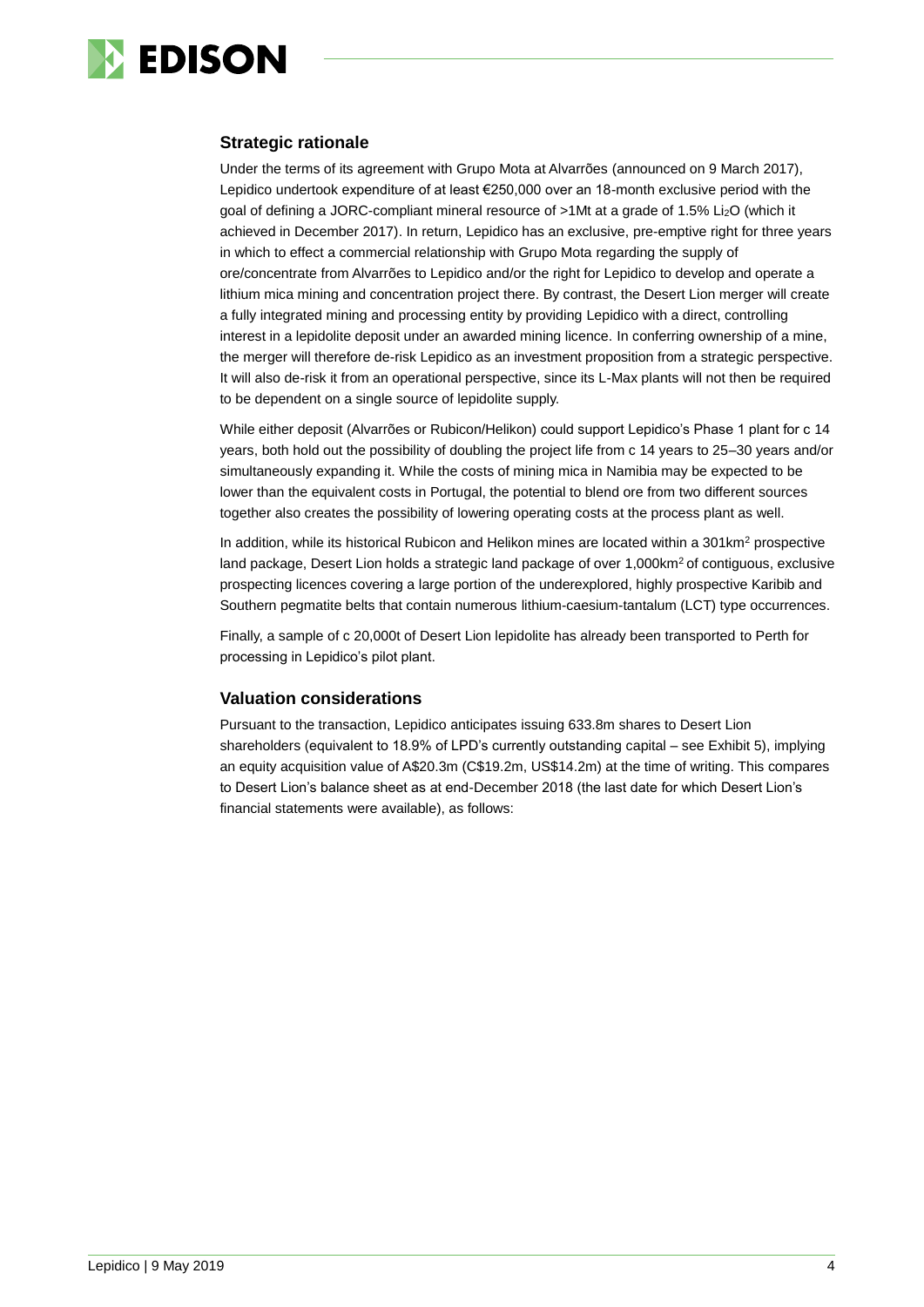

#### **Exhibit 2: Desert Lion balance sheet (31 December 2018)**

|                                                                     | $C$ \$m |
|---------------------------------------------------------------------|---------|
| <b>ASSETS</b>                                                       |         |
| Current                                                             |         |
| Cash and equivalents                                                | 2.5     |
| Amounts receivable                                                  | 0.4     |
| Loan receivable                                                     | 0.3     |
| Prepaid expenses                                                    | 0.0     |
| Total current assets                                                | 3.1     |
| Non-current assets                                                  |         |
| Deposits                                                            | 0.0     |
| Property, plant & equipment                                         | 17.3    |
| Exploration and evaluation assets                                   | 6.3     |
| Total non-current assets                                            | 23.7    |
| <b>TOTAL ASSETS</b>                                                 | 26.8    |
| <b>LIABILITIES</b>                                                  |         |
| <b>Current liabilities</b>                                          |         |
| Trade payables                                                      | 7.4     |
| Unearned revenue                                                    | 6.2     |
| <b>Total current liabilities</b>                                    | 13.6    |
| Non-current liabilities                                             |         |
| Liability component of convertible debenture                        | 3.0     |
| <b>TOTAL LIABILITIES</b>                                            | 16.6    |
| <b>NET ASSETS</b>                                                   | 10.2    |
| Minority interest                                                   | 1.2     |
| NET ASSETS ATTRIBUTABLE TO DESERT LION SHAREHOLDERS                 | 11.4    |
| Source: Desert Lion. Note: Totals may not add up owing to rounding. |         |

As at 31 December 2018, Desert Lion had 89.1m shares in issue, resulting in a book value of 12.8 Canadian cents per share. Since that date, Desert Lion has:

- issued 16.7m shares to repay C\$3.3m in debts in March/April 2019, and
- issued 11.5m shares in payment of C\$1.1m in debts in April 2019.

This takes shares in issue (excluding any warrant and/or option exercises, etc) to 117.2m.

In the year to 31 December 2018, Desert Lion made a loss of C\$13.6m (in this case, largely financed via changes in working capital) before C\$15.3m of expenditure in investing activities.

Inherent in the consideration payable by Lepidico for Desert Lion is C\$7.8m in goodwill (relative to DLI's December 2018 balance sheet). However, it can be seen that consideration is otherwise relatively close to the value of assets acquired less unearned revenue and the liability related to DLI's convertible. Unearned revenue is secured against broken lepidolite stockpiles (old tailings not included in the resource) and – assuming the Chinese lithium carbonate price recovers – these stocks may be rehandled and shipped, thereby offsetting the prepayment and possibly providing some modest revenue. In the meantime, DLI has a C\$5m (face value) convertible note with AIP Asset Management, of which C\$4m is convertible at the exchange ratio into 108m Lepidico shares post-deal close, with the balance of C\$1m being due in cash in December 2020.

Alternatively, consideration could be expressed as US\$103.53 per attributable tonne of lithium carbonate equivalent resource acquired (including Rubicon slimes). This is a premium to the average value of US\$53.84/t for non-spodumene, non-brine lithium deposits that Edison calculated in its annual report, *Gold stars and black holes: Analysing the discount: From resource to sanction*, published in January 2019. However, it is broadly consistent with the value of US\$130.16/t calculated for non-spodumene, non-brine lithium in the measured category of resources. Excluding all other assets therefore, Lepidico's purchase consideration of DLI could be said to discount an approximately 100% increase in the size of the latter's resource or the resource's being upgraded into the measured category in its entirety.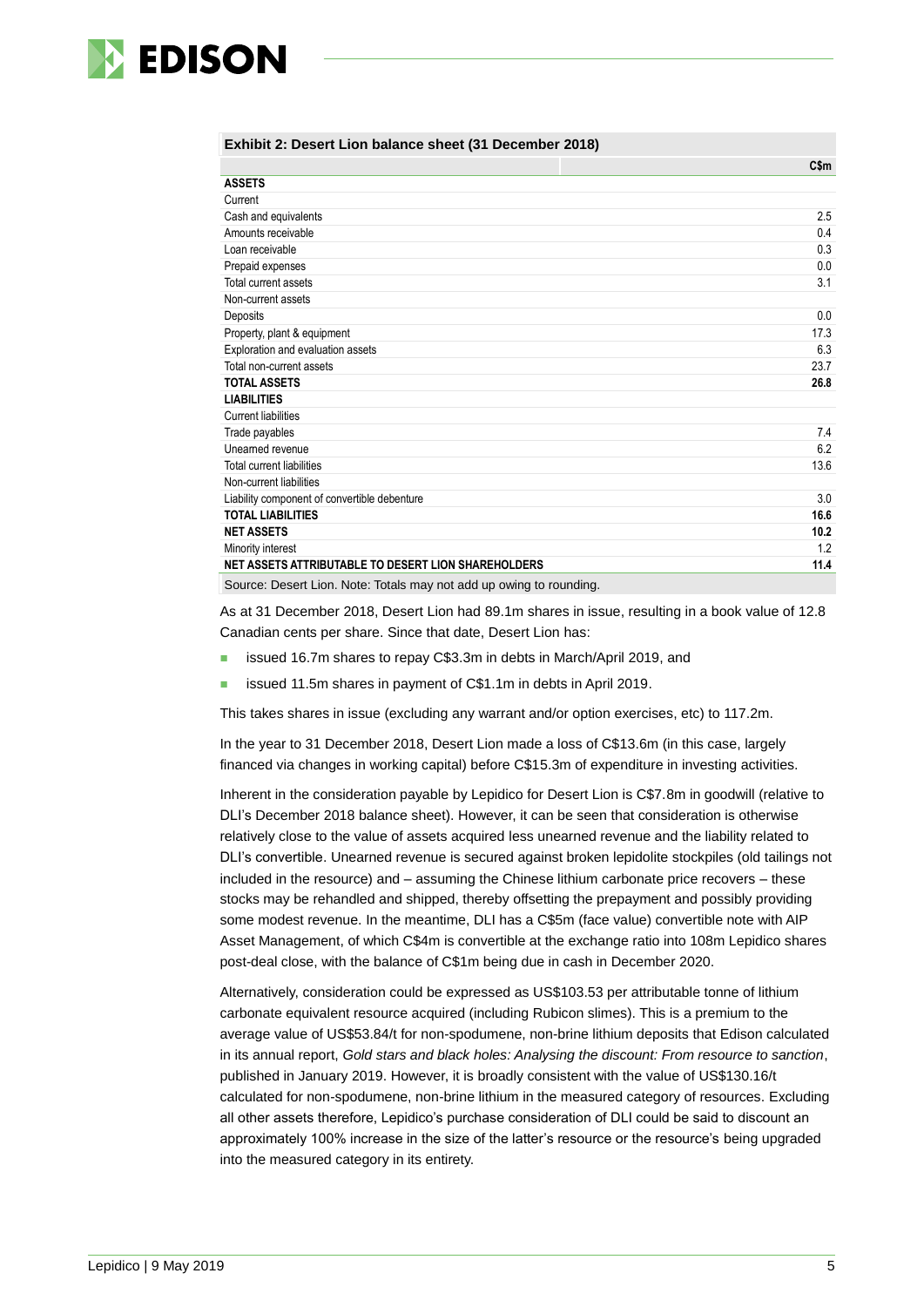

By contrast, applying the values calculated in our report, *Gold stars and black holes: Analysing the discount: From resource to sanction*, published in January 2019, to DLI's resource (including the Rubicon slimes) implies a value, attributable to the company, of between C\$6.4m and C\$10.0m (cf the C\$6.3m book value at which those assets are held on the balance sheet – see Exhibit 2). As such, and given the other assets being acquired (eg banks of flotation cells, mills, a mining lease, water bores, roads etc), as well as DLI's resource upside and upgrade potential and the contribution that it is able to make to Lepidico's L-Max plant feed, the consideration being paid by LPD for DLI could be described as full, but fair.

### **Timing**

A comparison of Lepidico's and Desert Lion's share prices (in US cents) since June 2018 would suggest that the timing of the merger is propitious from Lepidico's perspective:



**Exhibit 3: Lepidico and Desert Lion share prices (US cents), June 2018 to present**

### **Supply and marketing alliance with Gulf Fluor**

In addition to its proposed merger with Desert Lion, on 7 May, Lepidico also announced a supply and marketing alliance with Gulf Fluor for the supply of sulphuric acid and land for the construction and operation of Lepidico's Phase 1 plant project. Gulf Fluor operates a large industrial plant in the Industrial City of Abu Dhabi (ICAD) and is the largest producer of sulphuric acid (a critical reagent in the L-Max process) with an output rate of 140,000tpa in the region. In addition, it owns a large parcel of land in ICAD (on which it is proposed that Lepidico could construct its Phase 1 plant project), has its own dedicated wharf and offers marketing expertise for chemical by-products of the process.

Specific operating advantages for Lepidico of locating its Phase 1 plant project in the Industrial City of Abu Dhabi therefore include (but are not limited to) the following:

- Sulphuric acid could be directly piped from Gulf Fluor's plant to Lepidico's L-Max plant without the need for land hauled transportation.
- ICAD land rents and labour are cheap relative to Sudbury in Canada (the alternative location under consideration).
- ◼ ICAD offers world-class, established infrastructure, including power, gas, water, developed roads, storage and logistics hubs that have easy access to multiple ports and airports.
- ◼ ICAD is capable of supplying all of the consumables and services (eg gas and labour) that Lepidico's Phase 1 plant would require at a cost that has been identified as being lower than in Sudbury. Among other things, for example, Lepidico has identified a lime plant (also a key reagent for L-Max) almost directly opposite its proposed site at ICAD.

Source: Refinitiv, Edison Investment Research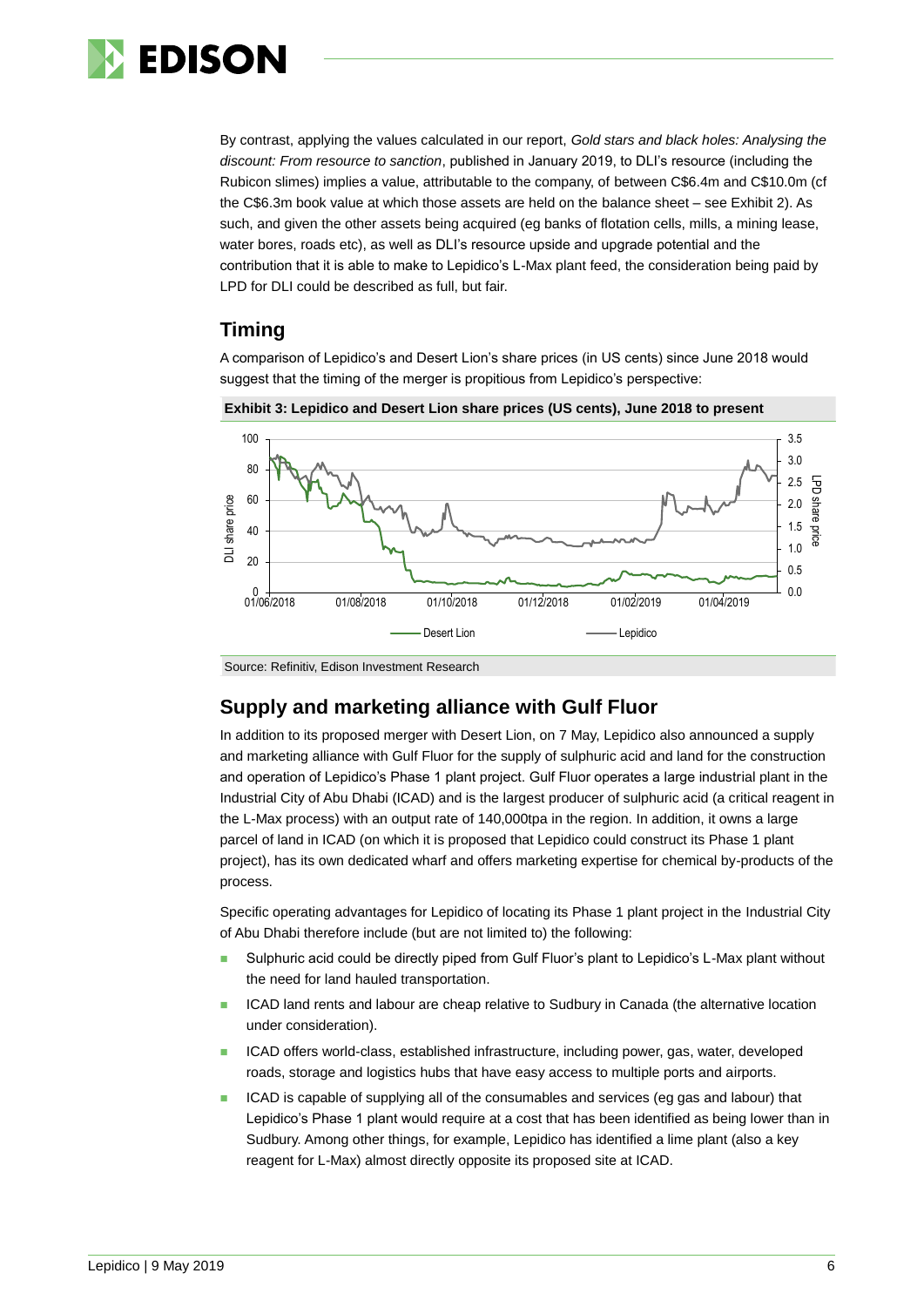

- Gulf Fluor can provide marketing knowledge and relationships for a number of by-products of Lepidico's chemical processes in the region (eg sulphate of potash, or SOP, and amorphous silica).
- ◼ ICAD itself provides a ready market for a number of L-Max and S-Max™ products (eg in the form of the cement industry situated there).
- Logistics costs for shipping concentrate from both Namibia and Portugal to ICAD are estimated to be lower than to Sudbury.
- ◼ ICAD has adopted a 'plug and play' approach towards new industrial developments; an environmental baseline study has therefore already been conducted for the site in question and the approvals and permitting process is expected to be completed within three months.
- ◼ A number of key Lepidico personnel, including the managing director, Joe Walsh, have worked in Abu Dhabi in the past and report a good working relationship with Gulf Fluor already.

Apart from the obvious (eg fiscal, employment, economic, etc), advantages for Gulf Fluor and the United Arab Emirates in Lepidico locating its Phase 1 plant project in ICAD include:

- The (effective) reinvestment of petro-dollars into electric vehicle technology arguably a natural hedge.
- The opportunity for Gulf Fluor to diversify from its industrial chemicals base into speciality and battery metals.

### **Consequences of recent initiatives on feasibility study and development**

Within the last few months, Lepidico has undertaken a number of initiatives that will affect the timing of its feasibility study on the Phase 1 plant project. These include:

- The extension of the Phase 1 plant project feasibility study to incorporate an LOH-Max™ circuit for the production of lithium hydroxide (cf lithium carbonate from the L-Max plant alone).
- The evaluation of a plant development at ICAD.
- The redesign of mining activities at Alvarrões to reflect the expanded resource (see our note [Alvarrões resource increases 290%,](https://www.edisongroup.com/publication/alvarroes-resource-increases-290/23923) published on 12 April 2019).

Lepidico's ICAD trade-off study is anticipated to be complete in the second half of 2019. The engineering required to incorporate an LOH-Max circuit into the plant is expected to be completed in the fourth quarter of calendar year 2019. Ore reserve delineation, mine design and scheduling at Alvarrões is expected to be finalised in early 2020. Once these studies are completed, they will then be incorporated into the final feasibility study in early 2020 at the same time that Lepidico will be seeking to finalise its offtake and financing arrangements.

#### **Sudbury**

Until the ICAD trade-off study is complete, however, the feasibility study will continue to contemplate the base-case scenario of locating the plant in Sudbury. Moreover, while the approvals and permitting process in particular favours the near-term development of the Phase 1 plant project at ICAD, in the longer term, Lepidico remains convinced of the benefits of developing a plant at Sudbury, with sulphuric acid being supplied by the two major nickel miners in the region, Vale and Glencore. To this end, it is continuing to establish acid and lime supply agreements as well as navigating the permitting and approvals process in Sudbury at the same time as pursuing a scoping study for a full-scale plant to follow the Phase 1 plant.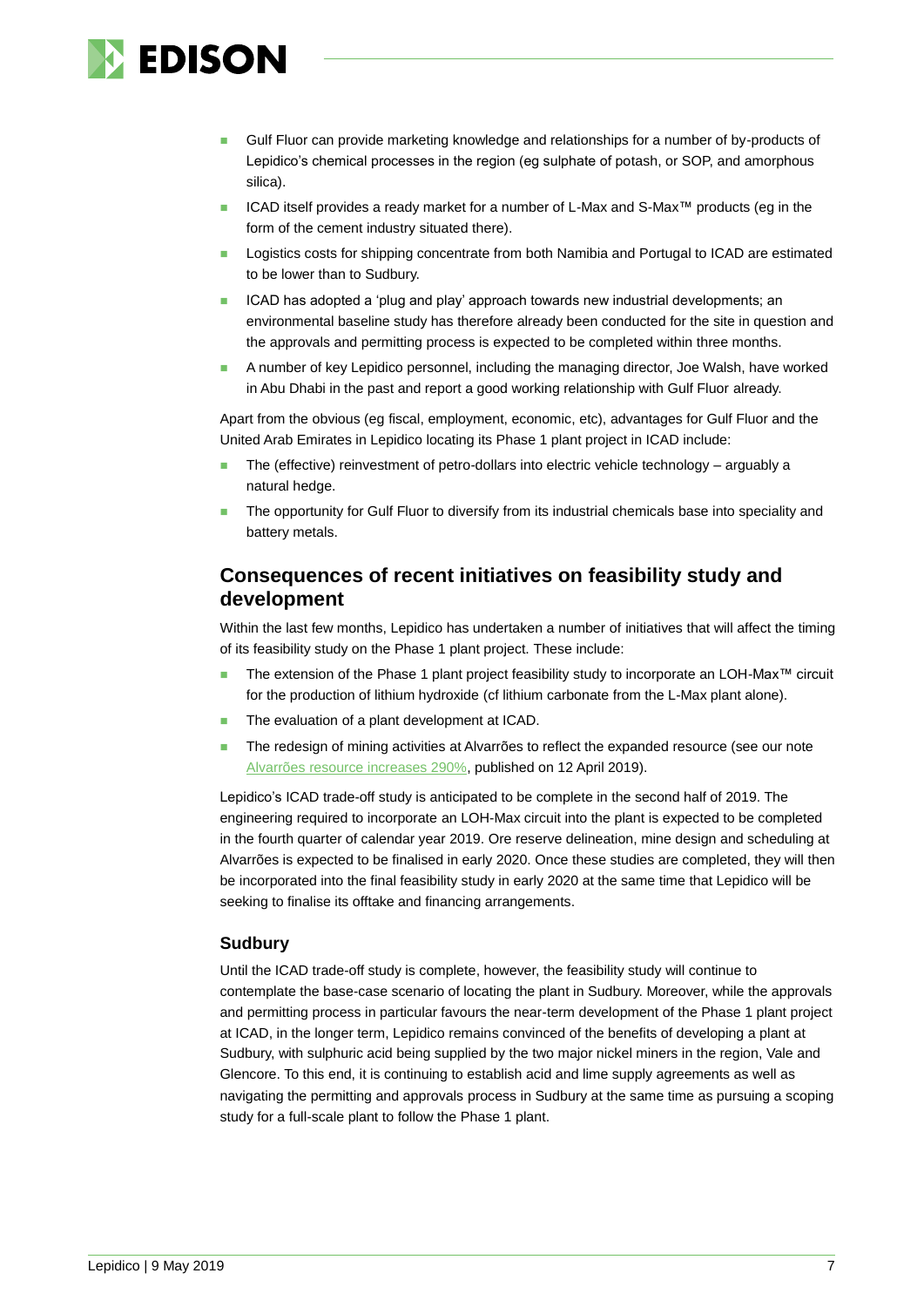

### **1:9 renounceable rights issue**

In addition to its other announcements, on 7 May Lepidico announced that it is undertaking a 1:9 renounceable rights offer at a price of 2.9 Australian cents per share to raise A\$10.8m via the issue of 372.9m new shares (plus half a warrant per share exercisable at 5 Australian cents per share at any time before the third anniversary of the date of issue). The offer is underwritten in the sum of A\$3.0m by the lead manager and underwriter to the offer, CPS Capital Group. Relative to its preannouncement last (closing) price of 3.8c on 3 May, the 2.9c subscription price implies an ex-rights price of 3.71c per share (excluding any value ascribed to the warrants) and therefore a value attributable to the rights of 0.81c/share. Investors should note that Edison calculates a Black Scholes valuation of the options (using Lepidico's annual historical volatility) of 1.4c apiece, ie equivalent to a value of 0.7c per share (there being half a new option issued per new share).

Any entitlement not taken up pursuant to the offer will form the Shortfall Offer, whereby the related shares will be offered to investors at a price of 2.9c for up to three months following the closing date of the renounceable offer (currently 29 May, subject to extension).

The funds raised from the offer(s) are anticipated to be applied as follows:

#### **Exhibit 4: Utilisation of funds raised by Lepidico in 1:9 renounceable rights offer**

|                                                                                            | <b>Full subscription</b> |                         | <b>Minimum subscription</b> |                            |  |  |
|--------------------------------------------------------------------------------------------|--------------------------|-------------------------|-----------------------------|----------------------------|--|--|
| Application                                                                                | <b>Sum</b><br>(AS)       | Percent of total<br>(%) | <b>Sum</b><br>(AS)          | Percent of total<br>$(\%)$ |  |  |
| Integration of Desert Lion                                                                 | 3,000,000                | 28                      | 2.500.000                   | 83                         |  |  |
| LOH-Max engineering and revised location evaluation<br>for Phase 1 plant feasibility study | 2.000.000                | 18                      |                             | 0                          |  |  |
| Product development, including pilot plant operations                                      | 1,000,000                | 9                       | 0                           | 0                          |  |  |
| Mineral resource and mine development in Namibia                                           | 1.000.000                | 9                       | U                           | $\Omega$                   |  |  |
| Mineral resource and mine development in Portugal                                          | 1,000,000                | 9                       |                             | 0                          |  |  |
| Exploration                                                                                | 1,000,000                | 9                       |                             | $\Omega$                   |  |  |
| Expenses of the offer                                                                      | 489.296                  | 5                       | 349.238                     | 12                         |  |  |
| Working capital                                                                            | 1.325.046                | 12                      | 150.762                     | 5                          |  |  |
| Total                                                                                      | 10,814,342               | 100                     | 3,000,000                   | 100                        |  |  |
| Source: Lepidico                                                                           |                          |                         |                             |                            |  |  |

Lepidico has been advised that Galaxy Resources (its largest shareholder with a c 11.02% shareholding) intends to take up its full entitlement under the offer. Its second largest shareholder, Strategic Metallurgy, is currently understood not to be contemplating taking up its entitlements. This is not a surprise, given that it is a small, specialised metallurgical consulting firm and it is also consistent with its past approach to similar rights issues. However, its principal, Gary Johnson, is understood to intend to take up his rights. In addition, Lepidico's financial adviser, Bacchus Capital, has informed management of its intention to take up its rights under the entitlement offer.

Following completion of the offer and the proposed merger/acquisition of Desert Lion, Lepidico will have the following number of shares in issue:

#### **Exhibit 5: LPD share in issue following rights offer and Desert Lion merger/acquisition**

|                                                                                | Number of shares |
|--------------------------------------------------------------------------------|------------------|
| Shares currently in issue                                                      | 3,356,175,188    |
| Shares offered pursuant to entitlement offer                                   | 372.908.354      |
| Shares to be issued pursuant to Desert Lion merger/acquisition                 | 633.841.875      |
| Total after completion of entitlement offer and Desert Lion merger/acquisition | 4,362,925,417    |
| Source: Lepidico                                                               |                  |

### **Valuation**

It is our intention to update our forecasts and valuation shortly to account for all of these new initiatives. In our last report, [Alvarrões resource increases 290%,](https://www.edisongroup.com/publication/alvarroes-resource-increases-290/23923) published on 12 April 2019, we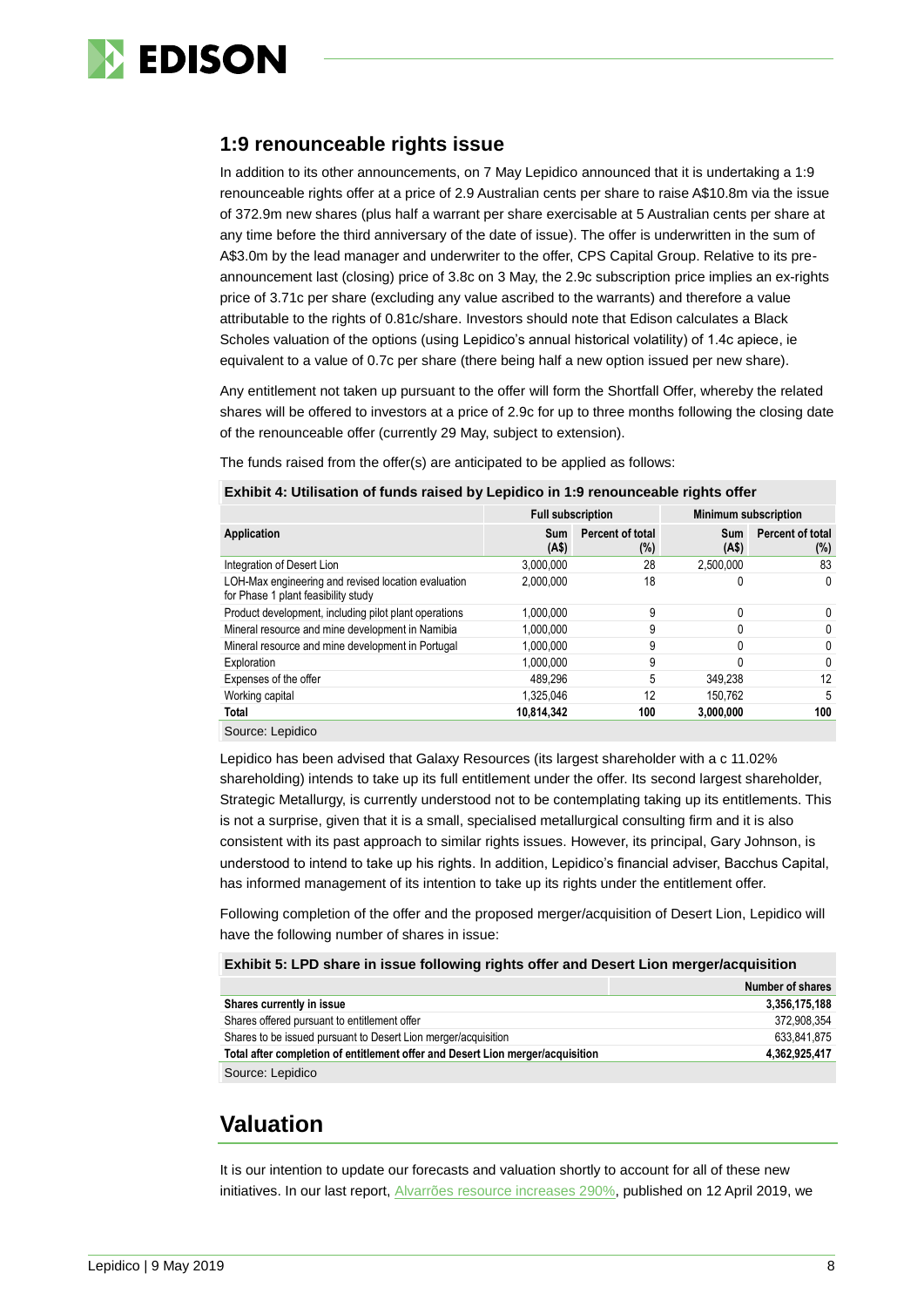

estimated that execution of a 7t/hour (5,000tpa) Phase 1 plant would result in free cash flow to Lepidico of A\$71.2m per year once steady-state production had been achieved, which we valued at A\$0.0684/share, after assuming US\$30m (A\$41.8m) of equity funding at the then prevailing share price of 3.1c/share. Note that this valuation did not ascribe any value to the Phase 2 plant or other development options.

| <b>Exhibit 6: Financial summary</b>                                           |                      |                |                        |                        |                     |               |
|-------------------------------------------------------------------------------|----------------------|----------------|------------------------|------------------------|---------------------|---------------|
| Accounts: IFRS; year end June; A\$000s                                        | 2015                 | 2016           | 2017                   | 2018                   | 2019e               | 2020e         |
| <b>PROFIT &amp; LOSS</b>                                                      |                      |                |                        |                        |                     |               |
| Total revenues                                                                | 9                    | 116            | 127                    | 171                    | 16                  | 19,948        |
| Cost of sales                                                                 | 0                    | 0              | 0                      | 0                      | (2,090)             | (11, 170)     |
| Gross profit                                                                  | 9                    | 116            | 127                    | 171                    | (2,074)             | 8,778         |
| SG&A (expenses)<br>Other income/(expense)                                     | (455)<br>0           | (617)<br>0     | (912)<br>0             | (5, 284)<br>0          | (3,868)<br>0        | (3, 146)<br>0 |
| Exceptionals and adjustments                                                  | Exceptionals<br>(16) | (415)          | (878)                  | (2, 171)               | 0                   | 0             |
| Depreciation and amortisation                                                 | (5)                  | (6)            | (6)                    | (6)                    | (9)                 | (3,277)       |
| <b>Reported EBIT</b>                                                          | (467)                | (923)          | (1,670)                | (7, 290)               | (5,951)             | 2,354         |
| Finance income/(expense)                                                      | (18)                 | (5)            | 128                    | 70                     | 24                  | 121           |
| Other income/(expense)                                                        | (559)                | (448)          | (3,815)                | 0                      | 0                   | 0             |
| Exceptionals and adjustments                                                  | Exceptionals<br>0    | (888)          | 0                      | 0                      | 0                   | $\mathbf{0}$  |
| <b>Reported PBT</b>                                                           | (1,044)              | (2, 263)       | (5, 357)               | (7, 220)               | (5,927)             | 2,476         |
| Income tax expense (includes exceptionals)                                    | 0                    | 0              | 0                      | 0                      | 0                   | (619)         |
| Reported net income                                                           | (1,044)              | (2, 263)       | (5, 357)               | (7, 220)               | (5,927)             | 1,857         |
| Basic average number of shares, m                                             | 178                  | 465            | 1,802                  | 2,624                  | 3,803               | 4,705         |
| Basic EPS (A\$)                                                               | (0.0)                | (0.0)          | (0.0)                  | (0.0)                  | (0.0)               | 0.0           |
|                                                                               |                      |                |                        |                        |                     |               |
| <b>BALANCE SHEET</b>                                                          |                      |                |                        |                        |                     |               |
| Property, plant and equipment                                                 | 9                    | 4              | 8                      | 27                     | 21,390              | 50,794        |
| Goodwill                                                                      | 0<br>0               | 0<br>16,204    | $\mathbf{0}$<br>16,698 | $\mathbf{0}$<br>19,027 | 0<br>19,027         | 19,027        |
| Intangible assets<br>Other non-current assets                                 | 1,485                | 715            | 1,620                  | 730                    | 730                 | 730           |
| Total non-current assets                                                      | 1,494                | 16,922         | 18,326                 | 19,783                 | 41,147              | 70,551        |
| Cash and equivalents                                                          | 53                   | 650            | 3,307                  | 4,860                  | 24,288              | 24,288        |
| Inventories                                                                   | 0                    | 0              | 0                      | 0                      | 1                   | 1,662         |
| Trade and other receivables                                                   | 4                    | 3,886          | 706                    | 712                    | 1,176               | 1,640         |
| Other current assets                                                          | $\mathbf{0}$         | 0              | $\mathbf{0}$           | 0                      | 0                   | $\mathbf{0}$  |
| Total current assets                                                          | 57                   | 4,537          | 4,013                  | 5,572                  | 25,465              | 27,590        |
| Non-current loans and borrowings                                              | $\mathbf{0}$         | 0              | 0                      | 0                      | 0                   | 29,486        |
| Other non-current liabilities                                                 | $\mathbf{0}$         | $\mathbf{0}$   | $\mathbf{0}$           | $\mathbf{0}$           | $\mathbf{0}$        | 0             |
| Total non-current liabilities                                                 | $\mathbf{0}$         | $\mathbf{0}$   | $\mathbf{0}$           | $\mathbf{0}$           | $\mathbf{0}$        | 29,486        |
| Trade and other payables                                                      | 105                  | 614            | 1,663                  | 804                    | 991                 | 1,177         |
| Current loans and borrowings                                                  | 115                  | 0              | 0                      | 0                      | 0                   | 0             |
| Other current liabilities                                                     | 40                   | 33             | 46                     | 51                     | 51                  | 51            |
| Total current liabilities                                                     | 260                  | 647            | 1,709                  | 856                    | 1,042               | 1,228         |
| Equity attributable to company                                                | 1,292                | 20,812         | 20,630                 | 24,500                 | 65,570              | 67,427        |
| Non-controlling interest                                                      | 0                    | 0              | $\mathbf{0}$           | 0                      | 0                   | 0             |
| <b>CASH FLOW STATEMENT</b>                                                    |                      |                |                        |                        |                     |               |
| Profit for the year                                                           | (1,044)              | (2, 263)       | (5, 357)               | (7, 220)               | (5,927)             | 1,857         |
| <b>Taxation expenses</b>                                                      | 0                    | 0              | 0                      | 0                      | 0                   | 619           |
| Depreciation and amortisation                                                 | 5                    | 6              | 6                      | 6                      | 9                   | 3,277         |
| Share based payments                                                          | 450                  | 40             | 1,736                  | 2,138                  | 0                   | 0             |
| Other adjustments                                                             | (451)                | 1,036          | (162)                  | 2,066                  | 0                   | $\mathbf{0}$  |
| Movements in working capital                                                  | (10)                 | 132            | 133                    | (28)                   | (279)               | (1,939)       |
| Interest paid / received                                                      | 0                    | 0              | 0                      | 0                      | 0                   | 0             |
| Income taxes paid                                                             | 0                    | 0              | 0                      | 0                      | 0                   | (619)         |
| Cash from operations (CFO)                                                    | (1,050)              | (1,049)        | (3,644)                | (3,038)                | (6, 197)            | 3,195         |
| Capex                                                                         | (9)                  | (63)           | (861)                  | (3,057)                | (21, 373)           | (32,681)      |
| Acquisitions & disposals net                                                  | 0                    | 32             | 122                    | 110                    | 0                   | 0             |
| Other investing activities                                                    | (563)                | (80)           | 0                      | 0                      | 0                   | 0             |
| Cash used in investing activities (CFIA)<br>Net proceeds from issue of shares | (572)<br>1,505       | (111)<br>1,872 | (739)<br>7,040         | (2,947)<br>7,555       | (21, 373)<br>46,998 | (32,681)      |
| Movements in debt                                                             | 100                  | (115)          | 0                      | 0                      | 0                   | 29,486        |
| Other financing activities                                                    | 0                    | 0              | $\mathbf 0$            | 0                      | 0                   |               |
| Cash from financing activities (CFF)                                          | 1,605                | 1,757          | 7,040                  | 7,555                  | 46,998              | 29,486        |
| Increase/(decrease) in cash and equivalents                                   | (18)                 | 597            | 2,657                  | 1,570                  | 19,428              | 0             |
| Currency translation differences and other                                    | 0                    | 0              | 0                      | (17)                   | 0                   | 0             |
| Cash and equivalents at end of period                                         | 53                   | 650            | 3,307                  | 4,860                  | 24,288              | 24,288        |
| Net (debt) cash                                                               | (61)                 | 650            | 3,307                  | 4,860                  | 24,288              | (5, 198)      |
| Movement in net (debt) cash over period                                       | (61)                 | 711            | 2,657                  | 1,553                  | 19,428              | (29, 486)     |

Source: Lepidico sources, Edison Investment Research